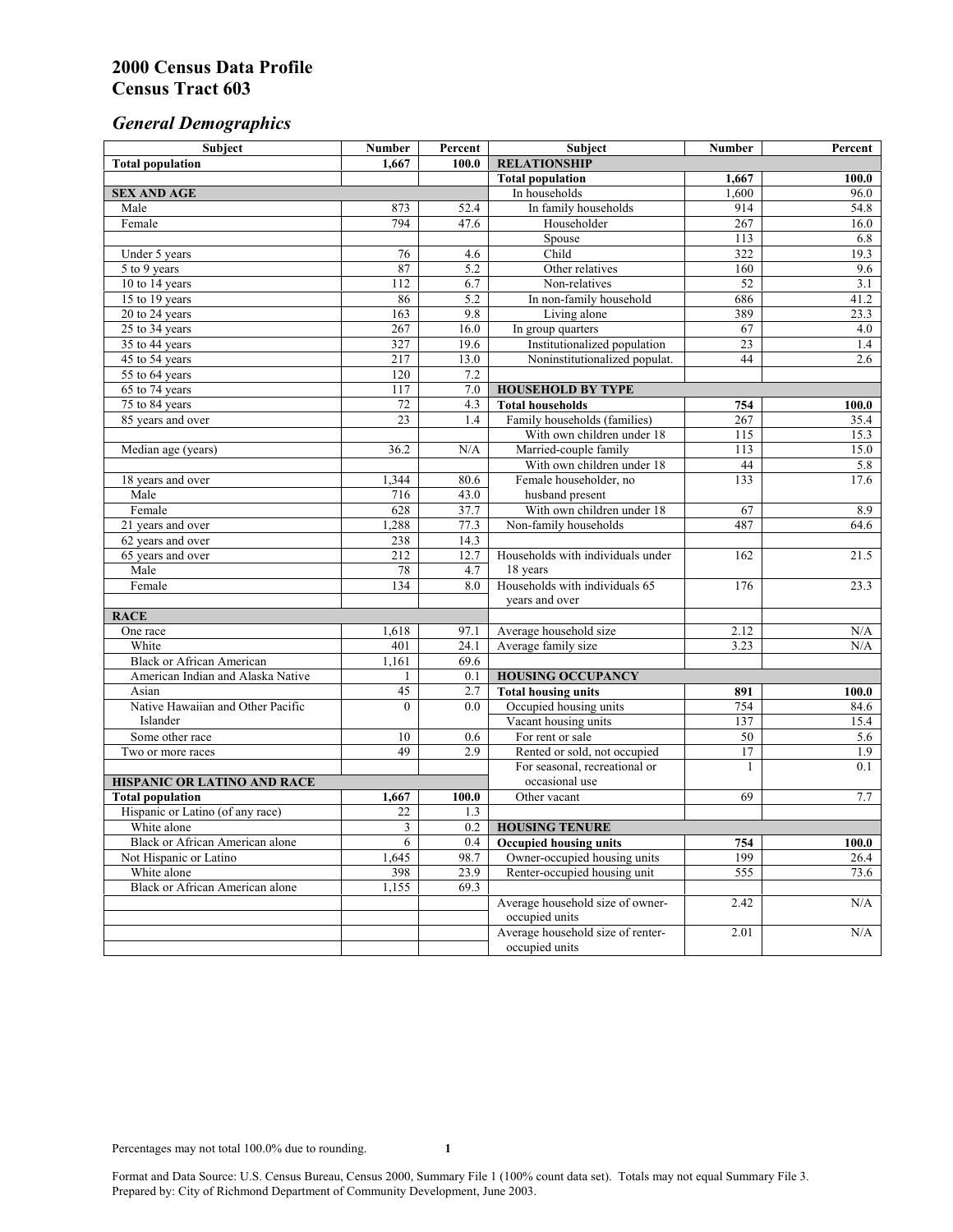## *Social Characteristics*

| <b>Subject</b>                                      | <b>Number</b>            | Percent | <b>Subject</b>                         | <b>Number</b>  | Percent |
|-----------------------------------------------------|--------------------------|---------|----------------------------------------|----------------|---------|
| <b>SCHOOL ENROLLMENT</b>                            | <b>RESIDENCE IN 1995</b> |         |                                        |                |         |
| Population 3 years and over enrolled in             | 348                      | 100.0   | Population 5 years and over            | 1,504          | 100.0   |
| school                                              |                          |         | Same house in 1995                     | 696            | 46.3    |
| Nursery school, preschool                           | 14                       | 4.0     | Different house in the U.S. in         | 758            | 50.4    |
| Kindergarten                                        | 7                        | 2.0     | 1995                                   |                |         |
| Elementary school (grades 1-8)                      | 180                      | 51.7    | Same county                            | 433            | 28.8    |
| High school (grades 9-12)                           | 17                       | 4.9     | Different county                       | 325            | 21.6    |
| College or graduate school                          | 130                      | 37.4    | Same state                             | 206            | 13.7    |
|                                                     |                          |         | Different state                        | 119            | 7.9     |
| <b>EDUCATIONAL ATTAINMENT</b>                       |                          |         | Elsewhere in 1995                      | 50             | 3.3     |
| Population 25 years and over                        | 1,129                    | 100.0   |                                        |                |         |
| Less than 9 <sup>th</sup> grade                     | 169                      | 15.0    | NATIVITY AND PLACE OF BIRTH            |                |         |
| $9th$ to $12th$ grade, no diploma                   | 257                      | 22.8    | <b>Total population</b>                | 1,565          | 100.0   |
| High school graduate (includes equivalency)         | 242                      | 21.4    | Native                                 | 1.489          | 95.1    |
| Some college, no degree                             | 173                      | 15.3    | <b>Born</b> in United States           | 1,481          | 94.6    |
| Associate degree                                    | 31                       | 2.7     | State of residence                     | 1,019          | 65.1    |
| Bachelor's degree                                   | 145                      | 12.8    | Different state                        | 462            | 29.5    |
| Graduate or professional degree                     | 112                      | 9.9     | Born outside United States             | 8              | 0.5     |
| Percent high school graduate or higher              | 62.3%                    | N/A     | Foreign born                           | 76             | 4.9     |
| Percent bachelor's degree or higher                 | 22.8%                    | N/A     | Entered 1990 to March 2000             | 54             | 3.5     |
|                                                     |                          |         | Naturalized citizen                    | 14             | 0.9     |
| <b>MARITAL STATUS</b>                               | Not a citizen            | 62      | 4.0                                    |                |         |
| Population 15 years and over                        | 1,298                    | 100.0   |                                        |                |         |
| Never married                                       | 585                      | 45.1    | <b>REGION OF BIRTH OF FOREIGN BORN</b> |                |         |
| Now married, not including separated                | 352                      | 27.1    | Total (excluding born at sea)          | 76             | 100.0   |
| Separated                                           | 82                       | 6.3     | Europe                                 | $\overline{7}$ | 9.2     |
| Widowed                                             | 96                       | 7.4     | Asia                                   | 51             | 67.1    |
| Female                                              | 70                       | 5.4     | Africa                                 | $\theta$       | 0.0     |
| Divorced                                            | 183                      | 14.1    | Oceania                                | $\Omega$       | 0.0     |
| Female                                              | 111                      | 8.6     | Latin America                          | 10             | 13.2    |
|                                                     |                          |         | Northern America                       | 8              | 10.5    |
| <b>GRANDPARENTS AS CAREGIVERS</b>                   |                          |         |                                        |                |         |
| Grandparent living in household with<br>87<br>100.0 |                          |         | <b>LANGUAGE SPOKEN AT HOME</b>         |                |         |
| one or more own grandchildren under 18              |                          |         | Population 5 years and over            | 1,504          | 100.0   |
| years                                               |                          |         | English only                           | 1,365          | 90.8    |
| Grandparent responsible for grandchildren           | 40                       | 46.0    | Language other than English            | 139            | 9.2     |
|                                                     |                          |         | Speak English less than                | 50             | 3.3     |
| <b>VETERAN STATUS</b>                               |                          |         | "very well"                            |                |         |
| Civilian population 18 years and over               | 1,286                    | 100.0   | Spanish                                | 72             | 4.8     |
| Civilian veterans                                   | 79                       | 6.1     | Speak English less than                | 15             | 1.0     |
|                                                     |                          |         | "very well"                            |                |         |
| <b>DISABILITY STATUS OF THE CIVILIAN</b>            | Other Indo-European      | 40      | 2.7                                    |                |         |
| NONINSTITUTIONALIZED POPULATION                     | languages                |         |                                        |                |         |
| Population 5 to 20 years                            | 241                      | 100.0   | Speak English less than                | 8              | 0.5     |
| With a disability                                   | 39                       | 16.2    | "very well"                            |                |         |
| Population 21 to 64 years                           | 972                      | 100.0   | Asian and Pacific Island               | 27             | 1.8     |
| With a disability                                   | 275                      | 28.3    | languages                              |                |         |
| Percent employed                                    | 50.2%                    | N/A     | Speak English less than                | 27             | 1.8     |
| No disability                                       | 697                      | 71.7    | "very well"                            |                |         |
| Percent employed                                    | 65.6%                    | N/A     | Other Languages                        | $\mathbf{0}$   | $0.0\,$ |
| Population 65 years and over                        | 252                      | 100.0   | Speak English less than                | $\mathbf{0}$   | 0.0     |
| With a disability                                   | 120                      | 47.6    | "very well"                            |                |         |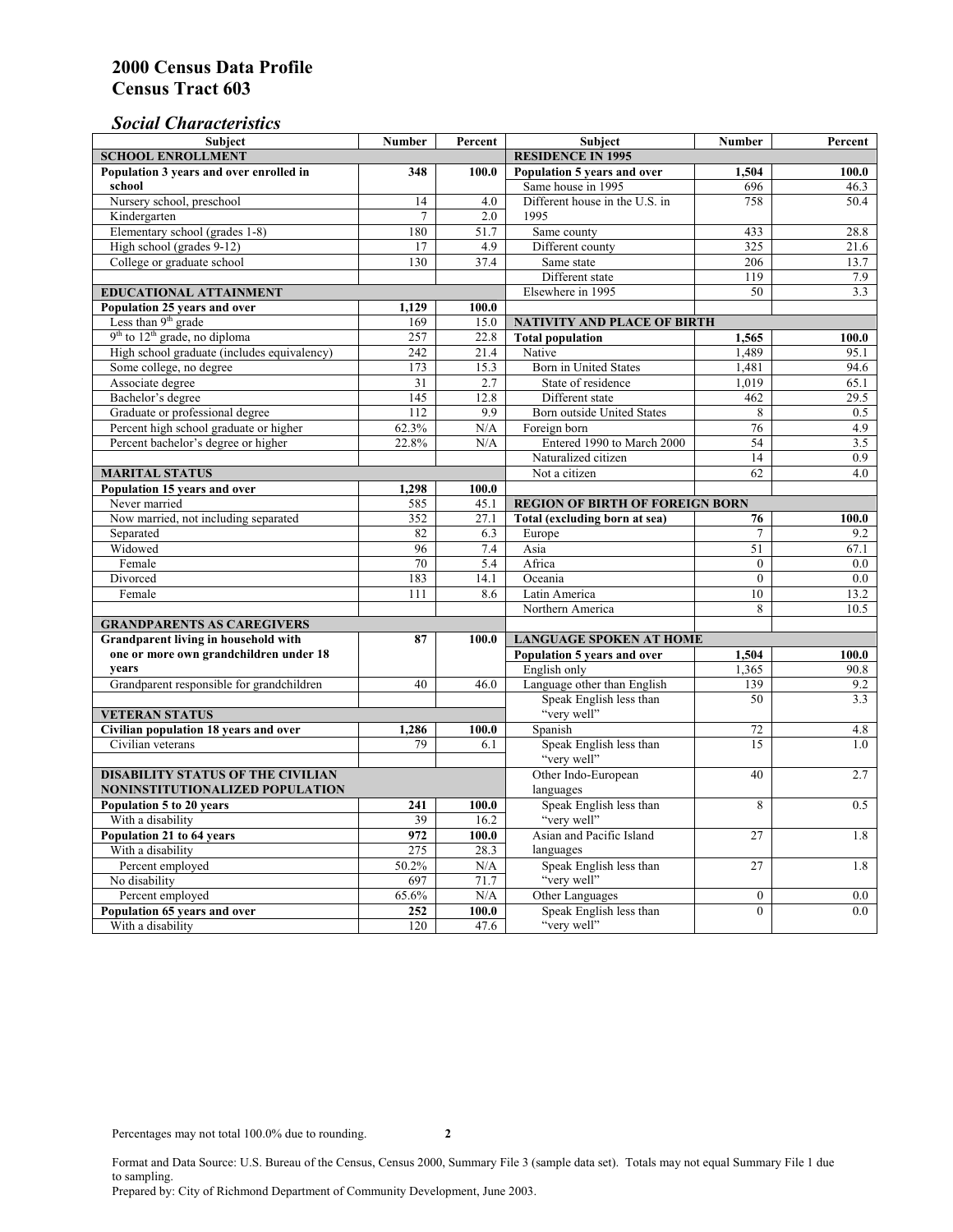#### *Economic Characteristics*

| <b>Subject</b>                                            | Number           | Percent     | Subject                                              | Number          | Percent          |
|-----------------------------------------------------------|------------------|-------------|------------------------------------------------------|-----------------|------------------|
| <b>EMPLOYMENT STATUS</b>                                  |                  |             | <b>INCOME IN 1999</b>                                |                 |                  |
| Population 16 years and over                              | 1,298            | 100.0       | <b>Households</b>                                    | 777             | 100.0            |
| In labor force                                            | 732              | 56.4        | Less than \$10,000                                   | 199             | 25.6             |
| Civilian labor force                                      | 732              | 56.4        | \$10,000 to \$14,999                                 | 98              | 12.6             |
| Employed                                                  | 650              | 50.1        | \$15,000 to \$24,999                                 | 160             | 20.6             |
| Unemployed                                                | 82               | 6.3         | \$25,000 to \$34,999                                 | 135             | 17.4             |
| Percent of civilian labor force                           | 11.2%            | N/A         | \$35,000 to \$49,999                                 | 89              | 11.5             |
| Armed Forces                                              | $\mathbf{0}$     | 0.0         | \$50,000 to \$74,999                                 | 54              | 6.9              |
| Not in labor force                                        | 566              | 43.6        | \$75,000 to \$99,999                                 | 24              | 3.1              |
| Females 16 years and over                                 | 582              | 100.0       | \$100,000 to \$149,999                               | 18              | 2.3              |
| In labor force                                            | 314              | 54.0        | \$150,000 to \$199,999                               | $\mathbf{0}$    | $\overline{0.0}$ |
| Civilian labor force                                      | 314              | 54.0        | \$200,000 or more                                    | $\mathbf{0}$    | 0.0              |
| Employed                                                  | 276              | 47.4        | Median household income (dollars)                    | 21.326          | N/A              |
| Own children under 6 years                                | 44               | 100.0       |                                                      |                 |                  |
| All parents in family in labor force                      | 22               | 50.0        | With earnings                                        | 577             | 74.3             |
|                                                           |                  |             | Mean earnings (dollars)                              | 27,967          | N/A              |
| <b>COMMUTING TO WORK</b>                                  |                  |             | With Social Security income                          | 192             | 24.7             |
| Workers 16 years and over                                 | 650              | 100.0       | Mean Social Security income                          | 6,786           | N/A              |
| Car, truck, or van – drove alone                          | 385              | 59.2        | (dollars)                                            |                 |                  |
| Car, truck, or van - carpooled                            | 107              | 16.5        | With Supplemental Security income                    | 65              | 8.4              |
| Public transportation (including taxicab)                 | 99               | 15.2        | Mean Supplemental Security                           | 4,998           | N/A              |
| Walked                                                    | 44               | 6.8         | income (dollars)                                     |                 |                  |
| Other means                                               | $\overline{15}$  | 2.3         | With public assistance income                        | 40              | 5.1              |
| Worked at home                                            | $\mathbf{0}$     | 0.0         | Mean public assistance income                        | 4,188           | N/A              |
| Mean travel time to work (minutes)                        | 30.2             | N/A         | (dollars)                                            |                 |                  |
|                                                           |                  |             | With retirement income (dollars)                     | $\overline{72}$ | 9.3              |
| Employed civilian population 16 years and over            | 650              | 100.0       | Mean retirement income (dollars)                     | 9,829           | N/A              |
| <b>OCCUPATION</b>                                         |                  |             |                                                      |                 |                  |
| Management, professional, and related occupations         | 251              | 38.6        | <b>Families</b>                                      | 266             | 100.0            |
| Service occupations                                       | 168              | 25.8        | Less than \$10,000                                   | 26              | 9.8              |
| Sales and office occupations                              | 120              | 18.5        | \$10,000 to \$14,999                                 | 41              | 15.4             |
| Farming, fishing, and forestry occupations                | $\boldsymbol{0}$ | 0.0         | \$15,000 to \$24,999                                 | 85              | 32.0             |
| Construction, extraction, and maintenance                 | 63               | 9.7         | \$25,000 to \$34,999                                 | 43              | 16.2             |
| occupations                                               |                  |             | \$35,000 to \$49,999                                 | 41              | 15.4             |
| Production, transportation, and material moving           | 48               | 7.4         | \$50,000 to \$74,999                                 | 8               | 3.0              |
| occupations                                               |                  |             | \$75,000 to \$99,999                                 | 16              | 6.0              |
|                                                           |                  |             | \$100,000 to \$149,999                               | 6               | 2.3              |
| <b>INDUSTRY</b>                                           |                  |             | \$150,000 to \$199,999                               | $\mathbf{0}$    | 0.0              |
| Agriculture, forestry, fishing and hunting, and           | $\boldsymbol{0}$ | 0.0         | \$200,000 or more                                    | $\theta$        | 0.0              |
| mining                                                    |                  |             | Median family income (dollars)                       | 22,308          | N/A              |
| Construction                                              | 58               | 8.9         |                                                      |                 |                  |
| Manufacturing                                             | $\overline{27}$  | 4.2         | Per capita income (dollars)                          | 13,619          | N/A              |
| Wholesale trade                                           | $\overline{30}$  | 4.6         | <b>Median earnings (dollars)</b>                     |                 |                  |
| Retail trade                                              | 50               | 7.7         | Male full-time, year-round workers                   | 23,603          | N/A              |
| Transportation and warehousing, and utilities             | 19               | 2.9         | Female full-time, year-round workers                 | 26,406          | N/A              |
| Information                                               | 37               | 5.7         |                                                      | Number          | Percent          |
| Finance, insurance, real estate, and rental and           | 19               | 2.9         |                                                      | below           | below            |
| leasing                                                   |                  |             |                                                      | poverty         | poverty          |
| Professional, scientific, management,                     | 79               | 12.2        | Subject                                              | level           | level            |
| administrative, and waste management services             |                  |             | <b>POVERTY STATUS IN 1999</b>                        |                 |                  |
| Educational, health and social services                   | 151              | 23.2        | <b>Families</b>                                      | 77              | 28.9             |
| Arts, entertainment, recreation, accommodation and        | 127              | 19.5        | With related children under 18 years                 | 64              | 46.0             |
| food services                                             |                  |             | With related children under 5 years                  | 31              | 54.4             |
| Other services (except public administration)             | 19               | 2.9         | Families with female householder, no                 | 64              | 56.6             |
| Public Administration                                     | 34               | 5.2         | husband present                                      |                 |                  |
|                                                           |                  |             | With related children under 18 years                 | 51              | 65.4             |
| <b>CLASS OF WORKER</b>                                    |                  |             | With related children under 5 years                  | 31              | 79.5             |
| Private wage and salary workers                           | 514              | 79.1        | <b>Individuals</b>                                   | 588             | 38.7             |
| Government workers                                        |                  |             |                                                      |                 |                  |
|                                                           | 59<br>77         | 9.1<br>11.8 | 18 years and over                                    | 401<br>74       | 32.2             |
| Self-employed workers in own not incorporated<br>business |                  |             | 65 years and over<br>Related children under 18 years | 187             | 29.4             |
|                                                           |                  |             |                                                      |                 | 68.2             |
| Unpaid family workers                                     | $\boldsymbol{0}$ | 0.0         | Related children 5 to 17 years                       | 148             | 69.5             |
|                                                           |                  |             | Unrelated individuals 15 years and                   | 224             | 34.6             |
|                                                           |                  |             | over                                                 |                 |                  |

Percentages may not total 100.0% due to rounding. **3** 

Format and Data Source: U.S. Bureau of the Census, Census 2000, Summary File 3 (sample data set). Totals may not equal Summary File 1 due to sampling.

Prepared by: City of Richmond Department of Community Development, June 2003.